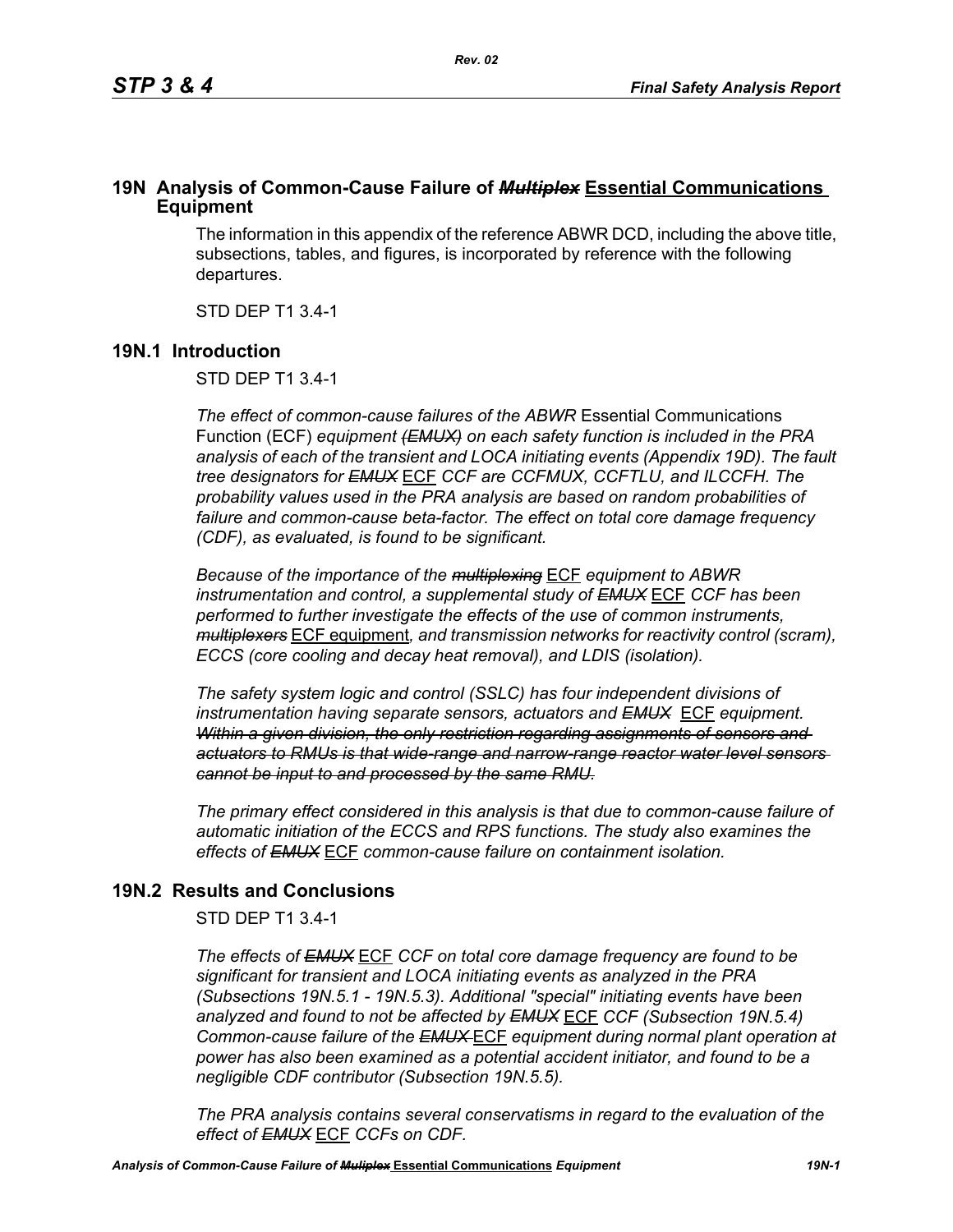*The potential causes of common failure of multiple divisions of EMUX* ECF *have been identified as the following: RMUs* remoteRemote Digital Logic Controller (DLGRDLC) *Miscalibration*

*These eleven potential common causes have been examined (Subsection 19N.4) and only three of them appear to be credible:*

*(1) RMU* remote DLCRDLC *miscalibration*

*All three of these potential causes could exist across division boundaries in spite of physical separation and electrical independence. Because of the existence of these three potential causes of common-cause EMUX* ECF *failure, several precautions are being taken regarding defense against them:*

- *(1) To eliminate the RMU* remote DLC*RDLC miscalibration as a credible source of* EMUX ECF *commoncause failure, administrative procedures will be*  established to perform crosschannel checking of RMU remote DLGRDLC *outputs at the main control room SSLC instrumentation, as a final checkpoint of RMU* remote DLCRDLC *calibration work.*
- *(2) To eliminate maintenance/test error as a credible source of EMUX* ECF *commoncause failure, a thorough post-maintenance test (Subsection 7.1.2.1.6 (4), (5), (6), Protection System Inservice Testability) will be conducted using the surveillance test controller (STC) that is provided in each instrumentation division as part of the EMUX* ECF *and SSLC designs. The STC contains preprogrammed test sequences for each sensor type and each safety-related system supported by EMUX* ECF *and SSLC. The tests cannot be changed by the maintenance technician; the technician only selects which system is to be simulated. The STC then injects appropriate simulated sensor signals (traceable to and automatically checked against known standards) into the RMUs* remote I/O devices *of the EMUX* ECF*. Failure of the calibration standards is alarmed. Testing is dynamic; i.e., the STC injects ramp-type analog signals over the full range (including abnormal upscale and downscale) of the simulated transmitters and also injects pulse, contact closure or frequency-modulated signals as required by the system under test. In this way, the full transmission capability of EMUX* the ECF *and the functional control and interlock logic in SSLC are tested. Test results are monitored either at the EMUX* ECF *outputs in the control room or local area, or at the SSLC outputs, depending upon where test or maintenance was performed. The STC logs the test results, which can also be sent to the process computer or printed out. The STCs are normally off, have continuous self-test, and are operated one at a time, so they are not subject to CCFs of their own. Since the logged test results can verified independently by control room personnel, a single technician can safely maintain multiple divisions of EMUX* ECF*.*

*The test features described above check the electronic circuitry from the signal conditioning and A/D converter inputs through the digital processing*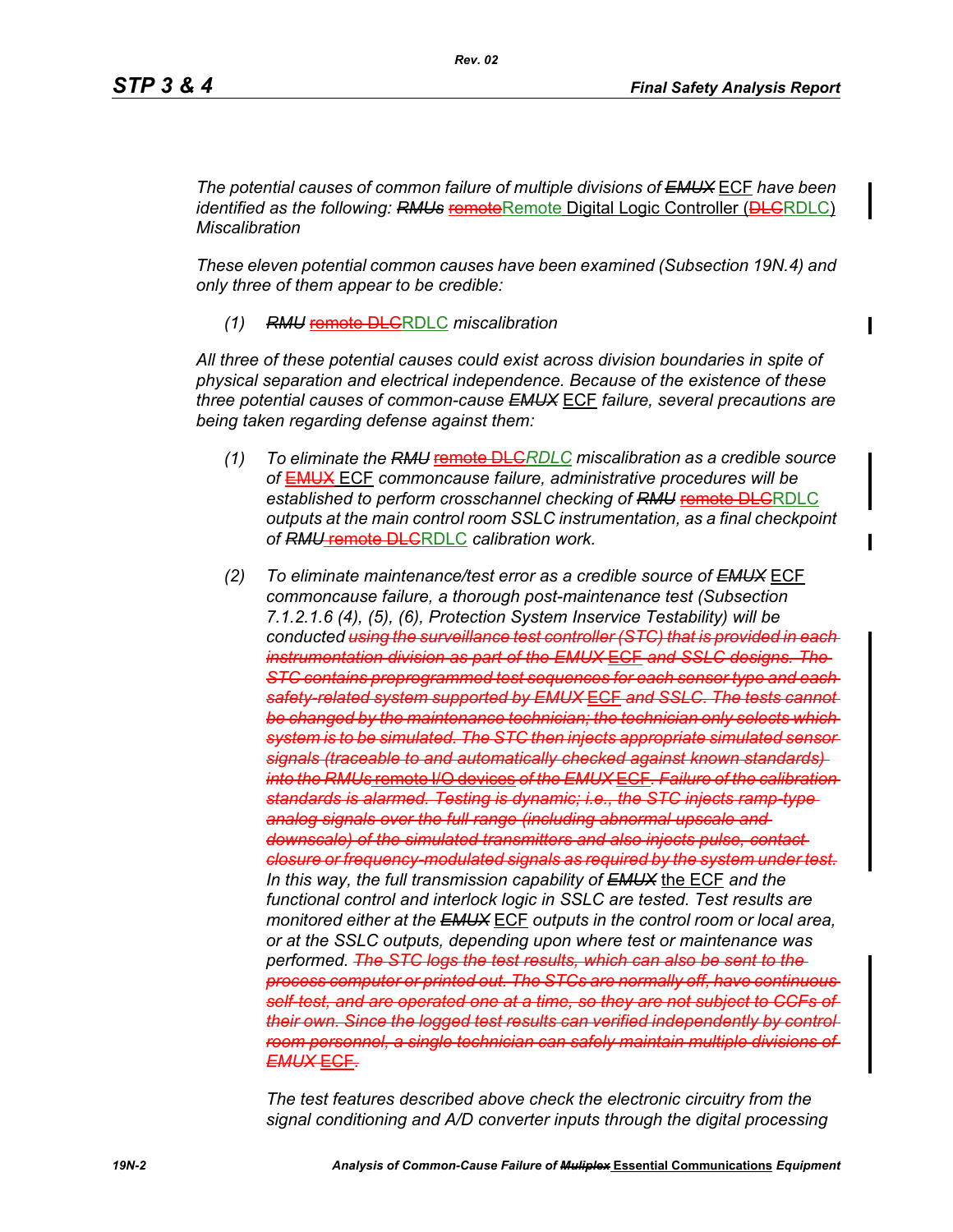$\mathbf I$ 

*electronics. Transmitter calibration and other sensor calibration activities will require two technicians for the four safety divisions. Each will calibrate his division to the inputs of the RMUs* remote DLCsRDLCs *and then check the other's work. This will then be repeated for the remaining two divisions.*

- *(3) To prevent any unidentified EMUX* ECF *faults/failure modes (e.g., an undetected software fault) from propagating to other EMUX* ECF *divisions, so that such unidentified faults are effectively eliminated as a credible source of EMUX* ECF *common-cause failure:* 
	- *(a) Chapter 16, Plant Operating Technical Specifications will incorporate requirements on the "Limiting Conditions of Operation" and "Required Action" that must be followed in the event of a failure of a single division of EMUX* ECF *and in the event of a failure of multiple divisions of EMUX* ECF*.*
	- *(b) The plant operating procedures will include the appropriate detailed procedures necessary to assure that the ABWR plant operations are maintained within compliance with the governing "Plant Operating Technical Specifications" during the periods of divisional EMUX* ECF *failure. These will also include the appropriate symptom-based procedures to assure that adequate core cooling is maintained in the hypothetical event of an entire EMUX* ECF *failure.*

The following site-specific supplement addresses COL License Information item 19.8 This COL license information item is addressed in subsection 19.9.8.

### **19N.3 Basis for the Analysis**

The information in this appendix section of the reference ABWR DCD and all subsections is incorporated by reference with the standard departure numbered STD DEP T1 3.4-1.

STD DEP T1 3.4-1

*The design features of the EMUX* ECF *that are of most importance to and form the basis for this analysis are the following:*

- *(1) There is complete separation of RMUs, DTMs* Remote DLCs, Control Room **DLCs**, Digital Trip Units (DTU), DLCs (performing the Safety Logic Function (SLF))*, Trip Logic Units (TLU), sensors and ECCS actuators, etc., between the four safety divisions of control and instrumentation.*
- *(2) Within a given division, the only restriction regarding assignments of sensors and actuators to RMUs is that wide-range and narrow-range reactor water level sensors cannot be input to and processed by the same RMU.*
- *(3) There is separation of DTM*DTU *and TLU modules within a division along the lines of "de-energize to operate" and "energize to operate" functions, i.e., RPS, and MSIV signals are processed by different DTM*DTU *and TLU*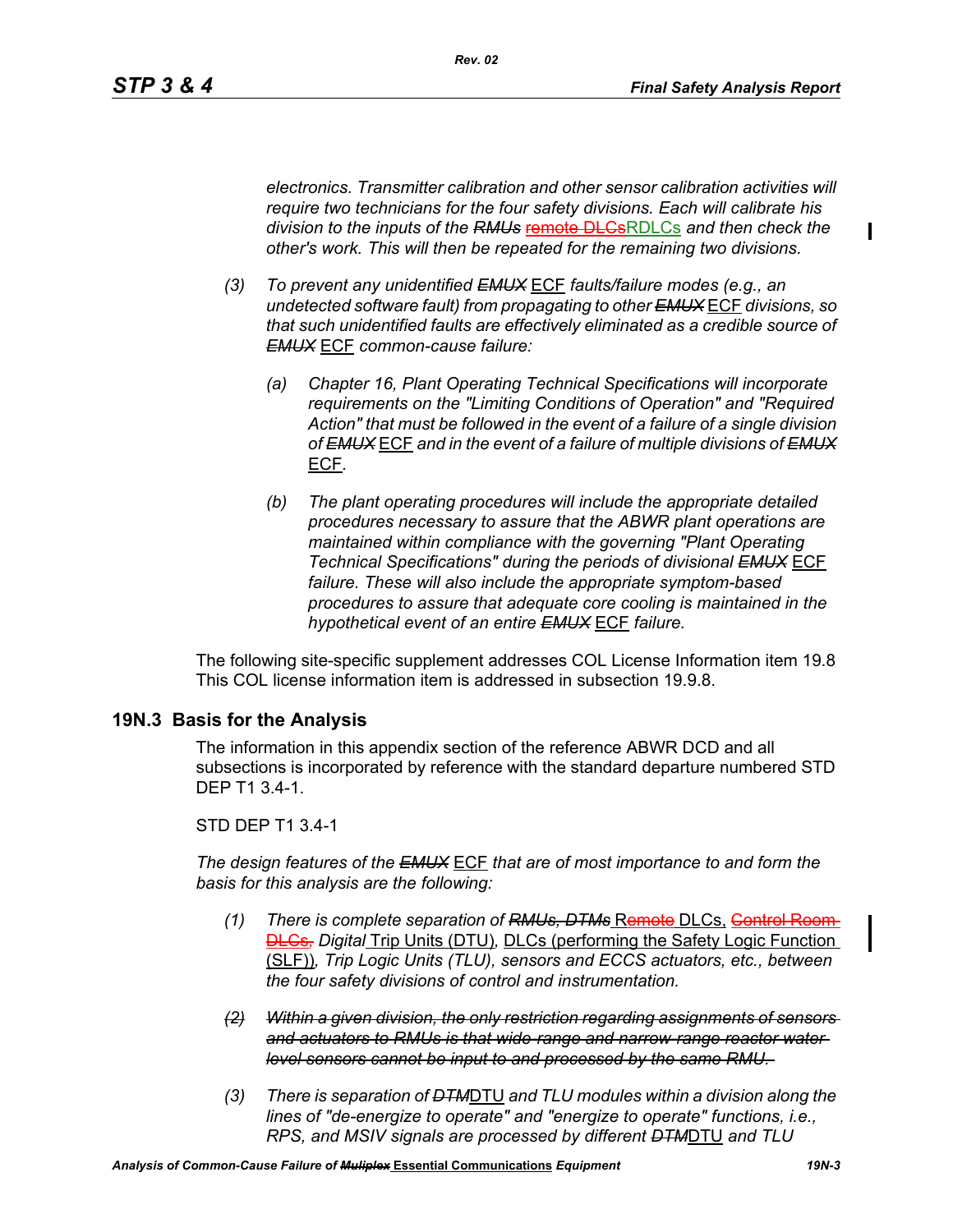*modules than the DTM and SLU* DTU and DLC *modules used for ECCS control and PCV isolation (PCV isolation is also deenergize-to-operate). The RPS/MSIV process channel is "de-energize to operate", while the ESF process channel is predominantly "energize to operate".* 

- *(4) The RMUs* remote DLCsRDLCs *are connected by a separate* ECF *networkredundant point-to-point serial data links (EMUX) in each division, which is a redundant or reconfigurable control data network of high reliability.*
- *(5) All data communications to and from other divisions of control and instrumentation, and all data communications to nondivisional systems are electrically isolated.*
- *(6) Comparison of a sensed input to a setpoint for generating a trip is done by aDTM* DTU*. Coincident 2/4 trip logic processing for generating a divisional output trip is done by a TLU or* DLC performing the SLF*.*
- *(7) Loss of data communications in any division to the RPS (and deenergize-to operate isolation functions) will result in a trip (and isolation, respectively) in the failed division due to the fail-safe design.*
- *(8) Manual scram is implemented by hard wire to the scram pilot valve solenoids and does not depend on the correct operation of the DTM* DTU *or TLU.*
- *(9) A bypass of the RPS output logic unit is a manual, division out-of-service bypass, which allows repair of the DTM* DTU *or TLU of that division without a half scram condition or half MSIV isolation condition. Only one division can be bypassed at a time.*
- *(10) To reduce the probability of spurious initiation of ECCS, two SLUs*DLCs *are used in parallel within a division, with 2/2 voting at of the final channel output to initiate equipment actuation* the function*.* The final vote of the system initiation signals is accomplished with non-microprocessor based equipment in the logic or with a separate actuation of system valves and pumps, where both are required to initiate coolant injection. *If one ECCS SLU is in a failed condition, it is automatically bypassed, the control room is alerted, and the remaining SLU operates with 1/1 logic until the failed SLU is restored.*
- *(11) RMUs and EMUXs* ECF modules *are* cyclically *self-tested every 15 minutes* minute, or less, *and* typically *repaired/replacedECF module transmission or reception utilizes self diagnostics for each message. ECF modules can typically be replaced in an average time of 4 8 hours.*
- *(12) Vital plant parameters are hard-wired to the remote shutdown panel independent of EMUX* the ECF*.*

*In addition to the design features listed above, the following assumptions and ground rules also supply the basis for this analysis:*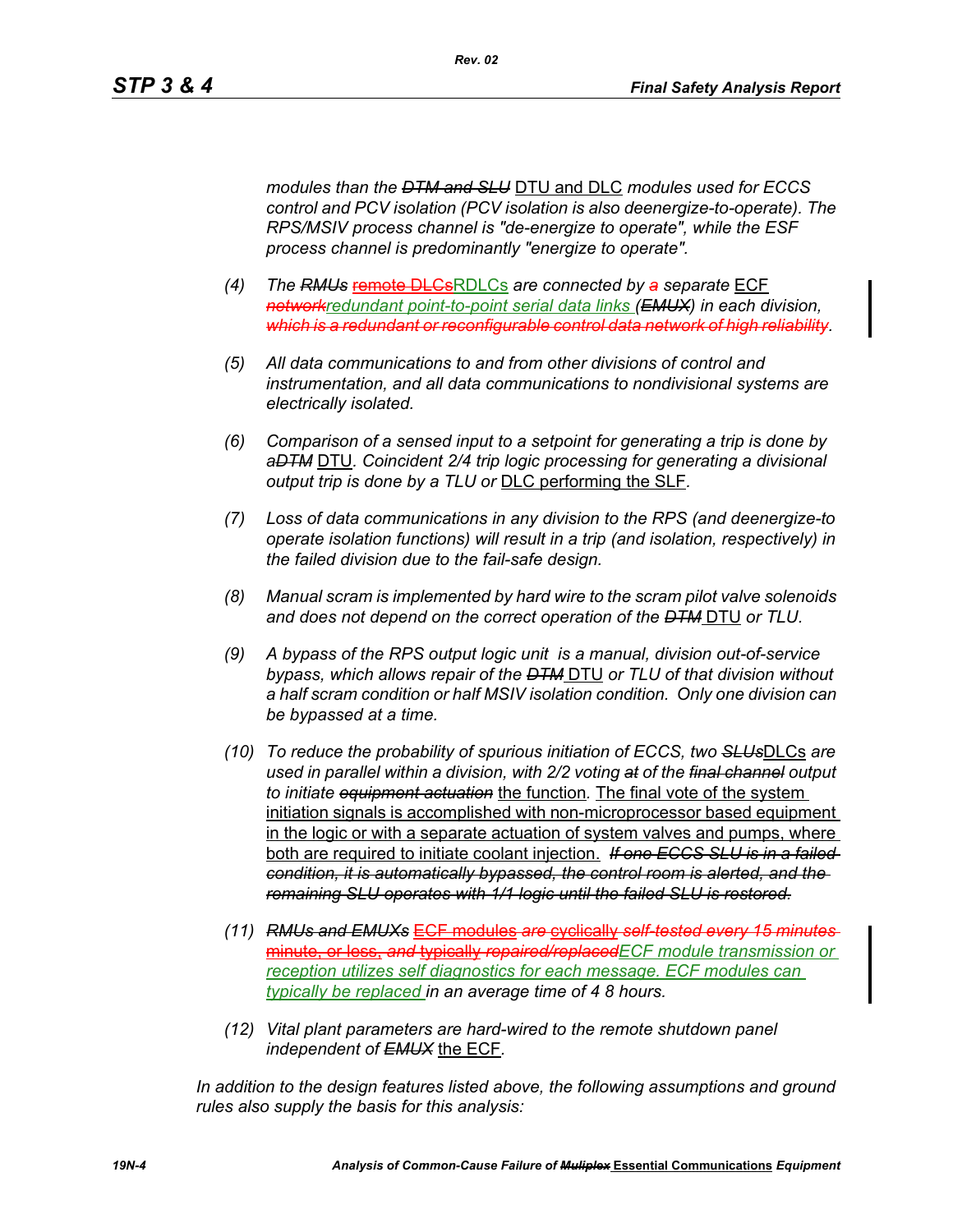- *(1) Common-cause failure of all RMUs* remote DLCsRDLCs *or all EMUX* ECF networks*point-to-point serial datalinks cannot be ruled-out as impossible or incredible. The reason for this is that several potential common causes can be postulated. (Subsection 19N.2)*
- *(2) The probability of common-cause failure of inter-divisionalall RMUs* remote DLCsRDLCs *or EMUX* the ECF *is extremely low. The reasons for this are the common-cause defenses built into the design-physical separation, electrical separation, asynchronous operation, optical isolation, natural convection cooling ability, and the self-testingdiagnostic feature-in addition to the special defenses discussed in Subsection 19N.2.*
- *(3) RMUs* The SSLC channels *may be postulated to have common-cause failures of* channels configured either in *the energize-to-trip mode or the deenergize-to-trip mode, but not of both modes simultaneously.*
- *(4) EMUX* ECF *transmission may be postulated to have common-cause failures of the energize-to-trip mode only. Failure of the deenergize-to-trip mode is considered to be not possible.*
- *(5) Simultaneous failure of all RMUs* remote DLCsRDLCs *or EMUXs* ECF networks *in the energize-to-trip mode would result in an automatic scram and MSIV and PCV isolation valve closure, and loss of automatic ECCS initiation capability. Some ECCS could be initiated manually from the remote shutdown panel.*
- *(6) In addition of complete failure of energize-to-trip or deenergize-to-trip functions, the RMUs* remote DLCsRDLCs *may have common-cause calibration errors.*

### **19N.4 Potential Causes of and Defenses Against EMUXECF CCF**

STD DEP T1 3.4-1

The information in this appendix section of the reference ABWR DCD, including the above title and all subsections, is incorporated by reference with the standard departure numbered STD DEP T1 3.4-1.

### **19N.4.1 Earthquake**

#### STD DEP T1 3.4-1

*The multiplex ECF equipment consists of solid-state electro-optical modules, which are vibration and shock resistant by nature. In addition, the equipment is designed and tested to very high acceleration levels (7-10g). Earthquakes of magnitudes above 2g have never been experienced, are not expected to occur, and if they did occur would have much more serious consequences than loss of EMUX* ECF *equipment. Even allowing for magnification above ground level, earthquake does not appear to be a credible cause of concern.*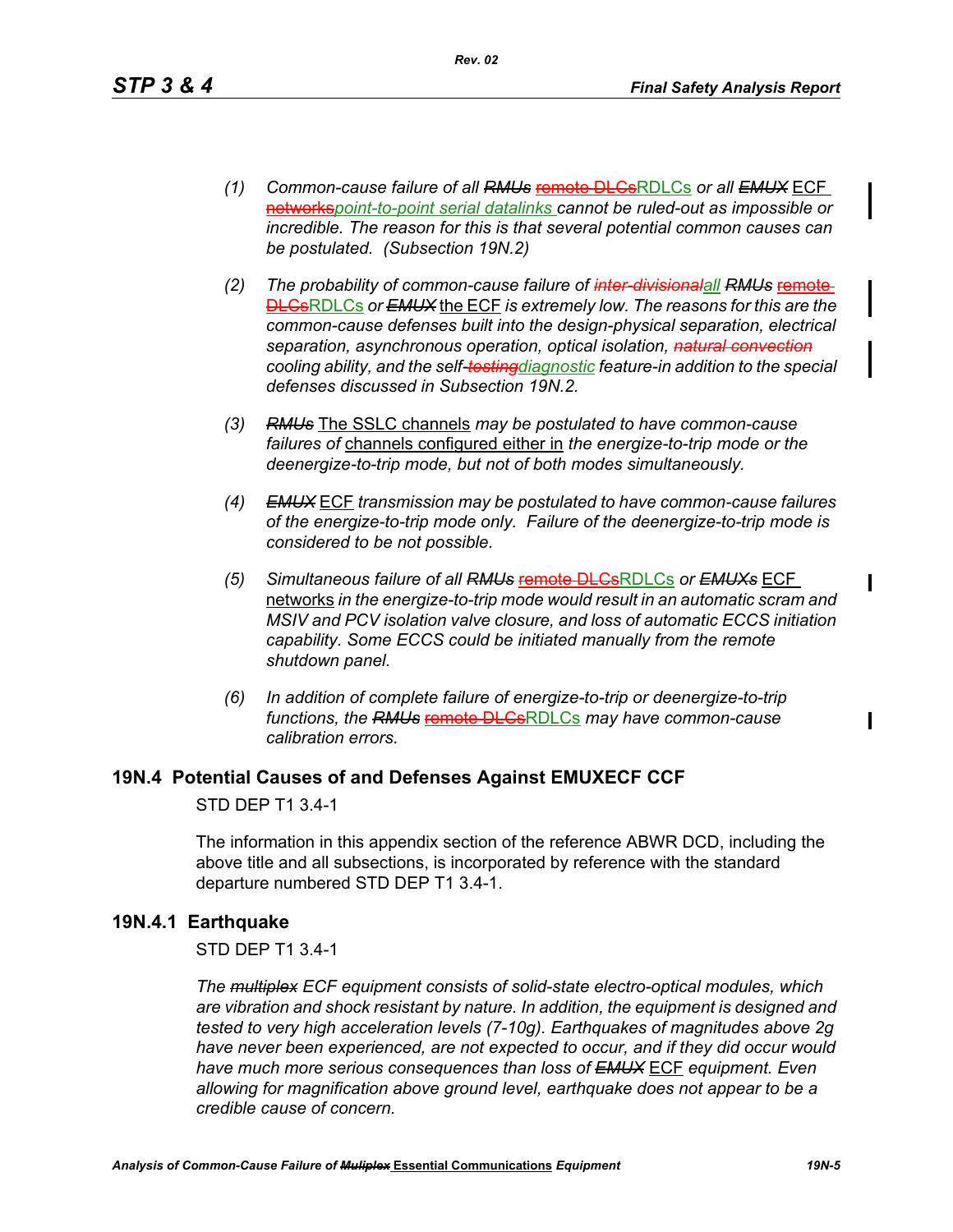# **19N.4.2 Loss of D.C. Power**

STD DEP T1 3.4-1

*Common-cause loss of DC power has been examined intensively in an EPRI analysis (Reference 19N-1). Most of the identified potential common causes were found to either result in gradual degradation and/or be self-announcing. The consequences of actual loss of all DC power would be far more serious than the loss of EMUX* ECF *equipment since most control instrumentation in the plant's safety equipment depends on DC power. (Loss of DC power is evaluated as part of the station blackout analysis of Appendix 19D.) Loss of DC power does not constitute a significant cause of common-cause EMUX* ECF *failure.* 

# **19N.4.3 Loss of Cooling**

STD DEP T1 3.4-1

*It is a design requirement that the ABWR EMUX* ECF *equipment must be capable of continuous operation at 323.15 K (50°C), and must be capable of continuous operation in its installed condition without fans. This is not a problem for present-day low-power solid-state electronic equipment, and the maximum anticipated ambient temperature is 313.15 K (40°C). Loss of cooling is not a credible common cause.* 

## **19N.4.4 Sensor Miscalibration**

STD DEP T1 3.4-1

*Sensor miscalibration does not represent a common-cause failure of EMUX* ECF *equipment per se, but is identified here because of the fact that there is a reduction in the number of sensors in the ABWR multiplexed* ECF *instrumentation configuration relative to earlier designs, and the sensors are shared between safety functions.* 

### **19N.4.5** *RMU* **Remote DLC Miscalibration**

STD DEP T1 3.4-1

*Only the analog-to-digital converters of the EMUX* ECFs *require calibration. The calibration is automatic and computer-controlled. Calibration is accomplished by comparison to voltage, resistance and time references that are verified against external laboratory standards. The EMUX* ECF *transmission equipment is selfcalibrating. The technician only initiates calibration by pushing a button. In addition, the self-test feature of the equipment detects certain types of calibration faults.* 

### **19N.4.7 Maintenance/Test Error**

STD DEP T1 3.4-1

*The EMUX* ECF *equipment has a built-in provision to prevent bypassing multiple divisions simultaneously. This feature would not prevent common maintenance or test errors that were done consecutively and were latent by nature, such as set points being erroneously set. Periodic surveillance, as required by the technical specifications,*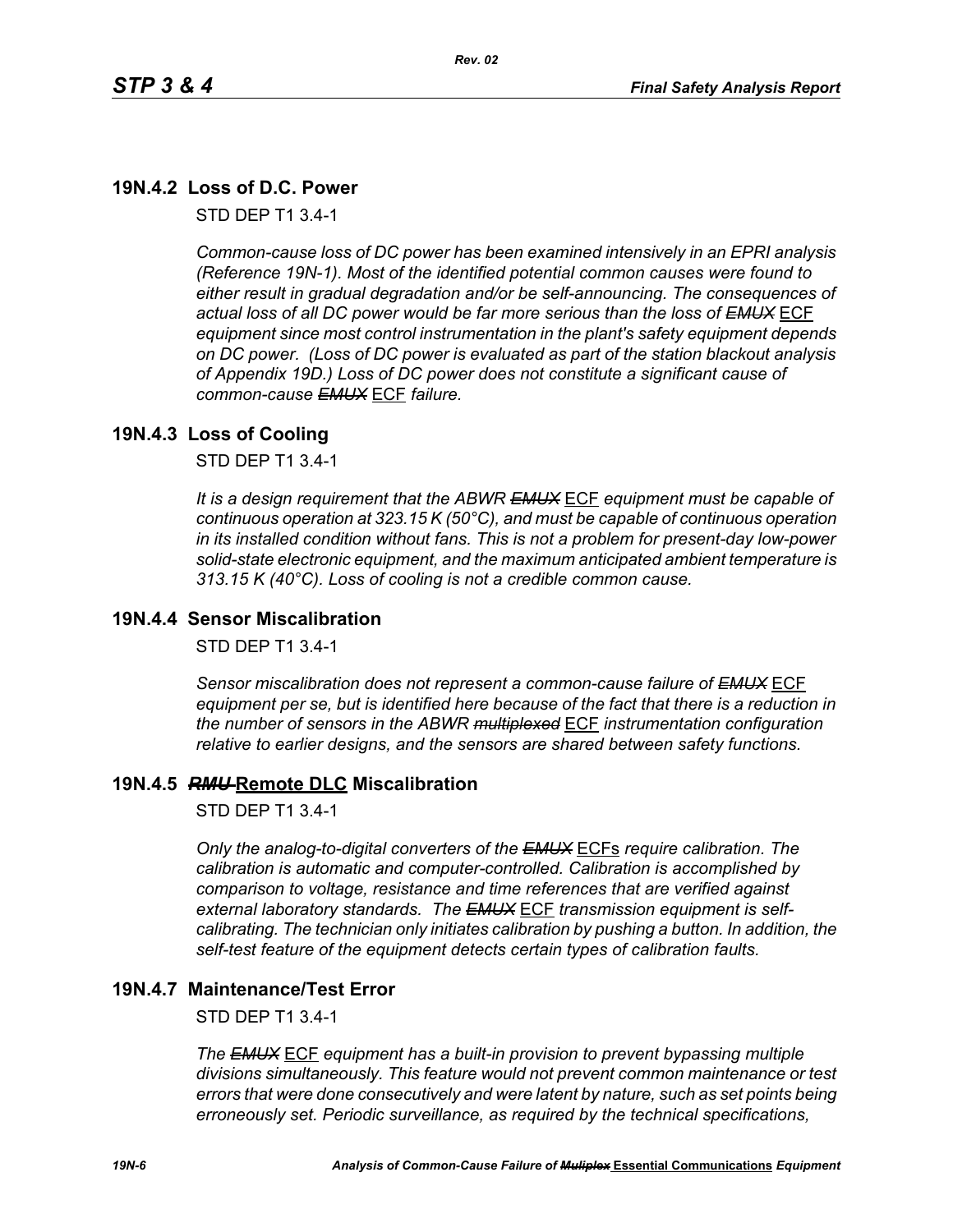*includes verification of setpoints. The self-test feature of the equipment will also identify some types of maintenances/test errors.* 

# **19N.4.9 Electromagnetic Interference (EMI)**

STD DEP T1 3.4-1

*EMI is a potential cause of failure of solid-state electronic equipment. EMI can enter a circuit through any of several paths-power supplies, adjacent equipment, adjacent cabling, or input signals. In the case of the EMUX* ECF *equipment, none of these paths would affect multiple divisions since the divisions are widely separated physically and are electrically independent. In addition, the nature of electro-optics reduces the susceptibility to EMI. Fiber-optic transmission lines are not subject to EMI and will not propagate transients between lines. EMI is not a credible common cause.* 

# **19N.4.10 Fire**

STD DEP T1 3.4-1

*The four divisions of remote EMUX* ECF *equipment are located in separate rooms of the reactor building and are separated by barriers. The fiber optic transmission cables have fire-resistant protective covering. A localized fire would affect only one division. A more wide-spread fire might affect two divisions, but a fire large enough to affect three or four divisions would have more far-reaching effects than the loss of EMUX* ECF *transmission. Because of the physical separation, common-cause failure of remote EMUX* ECF *equipment due to fire does not appear to be a credible concern.* 

# **19N.4.11 Software**

STD DEP T1 3.4-1

*The EMUX* ECF *equipment is programmed to perform the essential communications function, self-test, and calibration. The software that provides the programming is subject to extensive "debugging" procedures and strict quality control and test requirements (verification and validation). Nevertheless, it is not impossible that an undetected "bug" could remain. If such were the case, it would most likely affect all divisions. It would not necessarily cause all divisions to fail simultaneously. Commoncause software fault is a credible, although unlikely, possibility. To provide additional defense against software CCF, technical specification requirements and administrative procedures will be established, as discussed in Subsection 19N.2, to assure taking of appropriate action in the event of failure of individual multiplex divisions.* 

### **19N.4.12 Summary**

STD DEP T1 3.4-1

*Of the eleven potential common causes examined, only three appear to be credible:* 

*(1) RMU* remote DLCRDLC *miscalibration*

*The failure that would result in a significant contribution to core damage* 

Ι

Π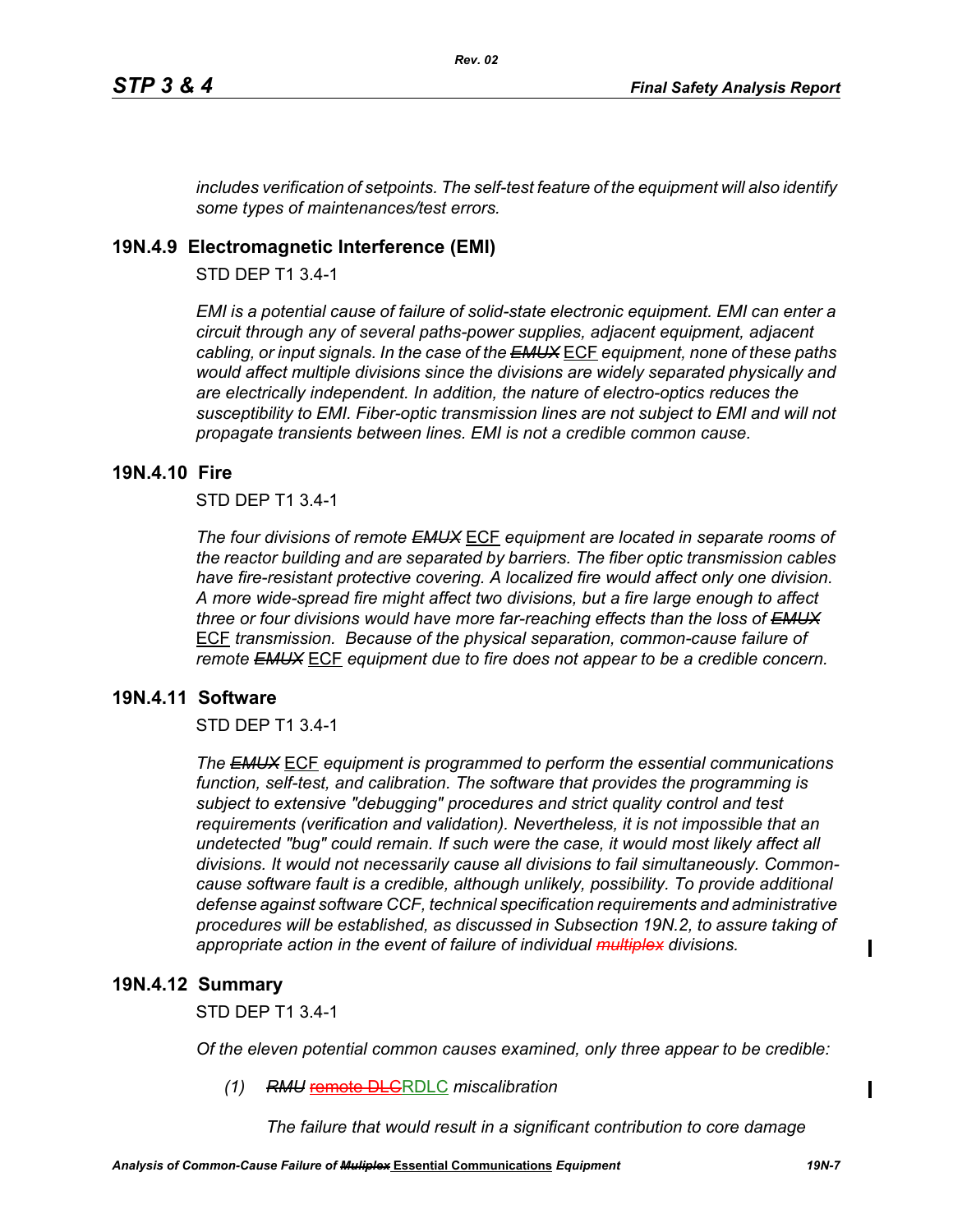*frequency would be complete failure during plant operation of three or four divisions of EMUX* ECF *that transmit signals from wide-range water level sensors. This condition could result in failure to automatically initiate ECCS. Since failure of EMUX* ECF *equipment is annunciated, the operator would be aware of the need for manual initiation of ECCS. Appropriate instrumentation and control is available at the remote shutdown panel, if needed.* 

### **19N.5 Discussion of the Effect on Core Damage Frequency**

The information in this appendix section of the reference ABWR DCD, and all subsections, is incorporated by reference with the following standard departure numbered STD DEP T1 3.4-1.

#### STD DEP T1 3.4-1

*The three primary safety functions that are necessary to prevent core damage are reactivity control, core cooling, and decay heat removal. The effects of EMUX* ECF *are included in the quantification of core damage frequency in the internal events analysis of Appendix 19D. Additional discussion is given herein to provide further information and insight into the nature of EMUX* ECF *contribution to core damage frequency. The isolation function does not contribute directly to core damage frequency and is evaluated separately in Subsection 19N.6.* 

# **19N.5.1 General Plant Transient Events**

STD DEP T1 3.4-1

*In the ABWR, automatic response of the safety functions to a plant transient producing decreasing water level is initiated by signals transmitted through the EMUX* ECF*. Initiation of ECCS and closure of some isolation valves is by the presence of an energizing signal. Initiation of RPS (scram) and MSIV and PCV closure is by a deenergizing signal or absence/loss of energization.* 

*There are four independent divisions of sensors and EMUX* ECF *equipment. Simultaneous loss of transmission capability on any two of the four divisions would result in a scram on loss of energization. Loss of transmission capability on any three divisions simultaneously would result in loss of automatic initiation of ECCS and loss of low pressure permissive signals for reactor shutdown cooling. When a single division is lost, the control room is alerted and that division is bypassed by the operator. Bypassing of a division results in that division becoming inoperative; i.e., that division cannot contribute to scram, isolation, or ECCS initiation. Technical specification requirements govern actions to be taken under those conditions.* 

*Because of the high degree of independence between divisions in the ABWR design, the probability of simultaneous failures in multiple divisions is very low. If there were no common failure cause, the random probability of failure of n divisions would be the nth power of the probability of failure of a single division. In the presence of potential common failure causes, the probability of multiple failures could increase. Potential multiple failure causes are listed in Subsection 19N.2. Defenses against these common-cause failures are discussed in Subsections 19N.2 and 19N.4. These*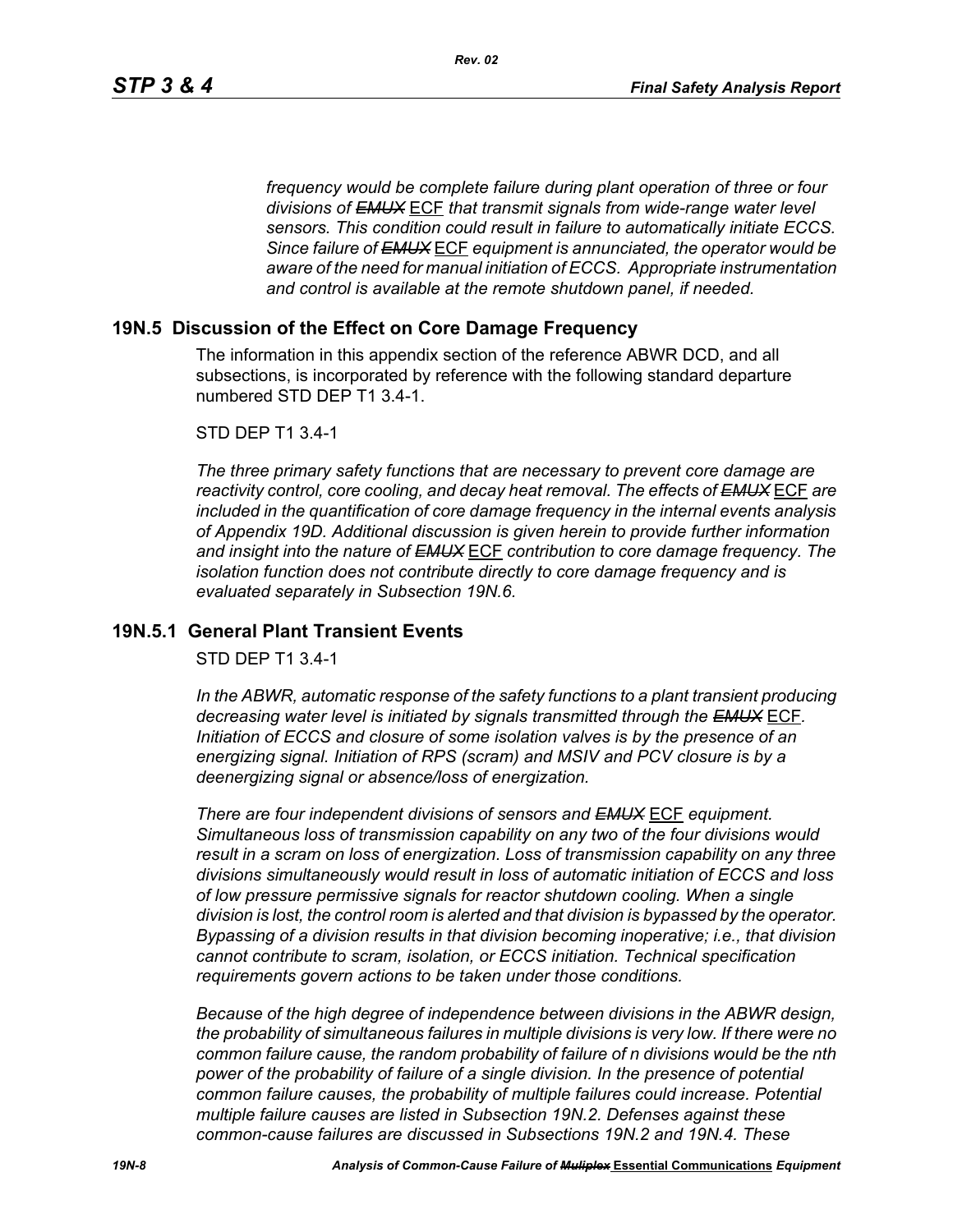$\blacksquare$ 

П

*defenses provide a high degree of independence between instrumentation channels and divisions in the EMUX* ECF *control data network.* 

*The relationship of the safety function initiation and the EMUX* ECF *is depicted in a simplified event tree, shown on Figure 19N-3. This event tree is for a plant transient initiating event and loss of transmission capability from three or four divisions of EMUX* ECF *transmission of wide-range RPV water level signals. Loss of transmission of narrow-range water level sensor RMUs* remote DLCsRDLCs *due to common-cause failure would not affect the results since scram would be automatically initiated by loss of energization. The purpose of this event tree is to provide a means for examining the effect of common-cause failures of safety function initiating signals. Random failures of instrumentation and failures of mechanical execution of the safety function are evaluated in Appendix 19D.*

*The first safety response to a plant transient is a reactor trip and scram. Because of the deenergize-to-trip feature, a scram would be initiated, even with a common-cause failure of all EMUX* ECF *transmission. (A loss of transmission through the EMUX* ECF *would result in a plant scram at any time, even without a plant transient. That event is evaluated in a later subsection-Subsection 19N.5.5.) Common-cause failure of transmission would also result in closure of the MSIVs.* 

*Given a successful scram, the next essential safety function is to maintain water level in the reactor pressure vessel. The limiting case for common-cause failure of the EMUX* ECF *is common-cause failure of three or four of the individual remote multiplexing units* remote DLCsRDLCs *processing wide-range RPV water level signals. Since ABWR has motor-driven feedwater pumps, closure of the MSIVs would not cause loss of feedwater unless the feedwater pumps tripped because of the transient. If the feedwater pumps did not trip, RPV waterlevel could be maintained as*  long as there was water in the condenser hotwell. In ABWR, the condenser hotwell *inventory is automatically replenished from the condensate storage tank. If the feedwater pumps were tripped, they could be started manually from the control room, since the feedwater control system is independent of the EMUX* ECF*. If necessary, sufficient ECCS pumps could be started manually from the remote shutdown panel to provide water to the RPV. Automatic initiation of ECCS would not occur because of the common-cause failure of EMUX* ECF *to transmit wide-range RPV water level signals.* 

*To manually start some ECCS pumps, the operator may have to use the remote shutdown panel, since manual start signals from the control room are normally transmitted through the EMUX* ECF *and may not be operable. The operator would have correct indication of RPV water level in the control room since water level is hard wired in addition to being transmitted through the EMUX* ECF*. He also would be aware of the reactor scram. If control is not possible from the control room, the EOPs will tell the operator to proceed to or send someone to the remote shutdown panel where true indications and means of control are supplied through independent channels. In this simplified bounding analysis, failure of the operator to manually start ECCS pumps would result in uncovering of the reactor core and eventual core damage.*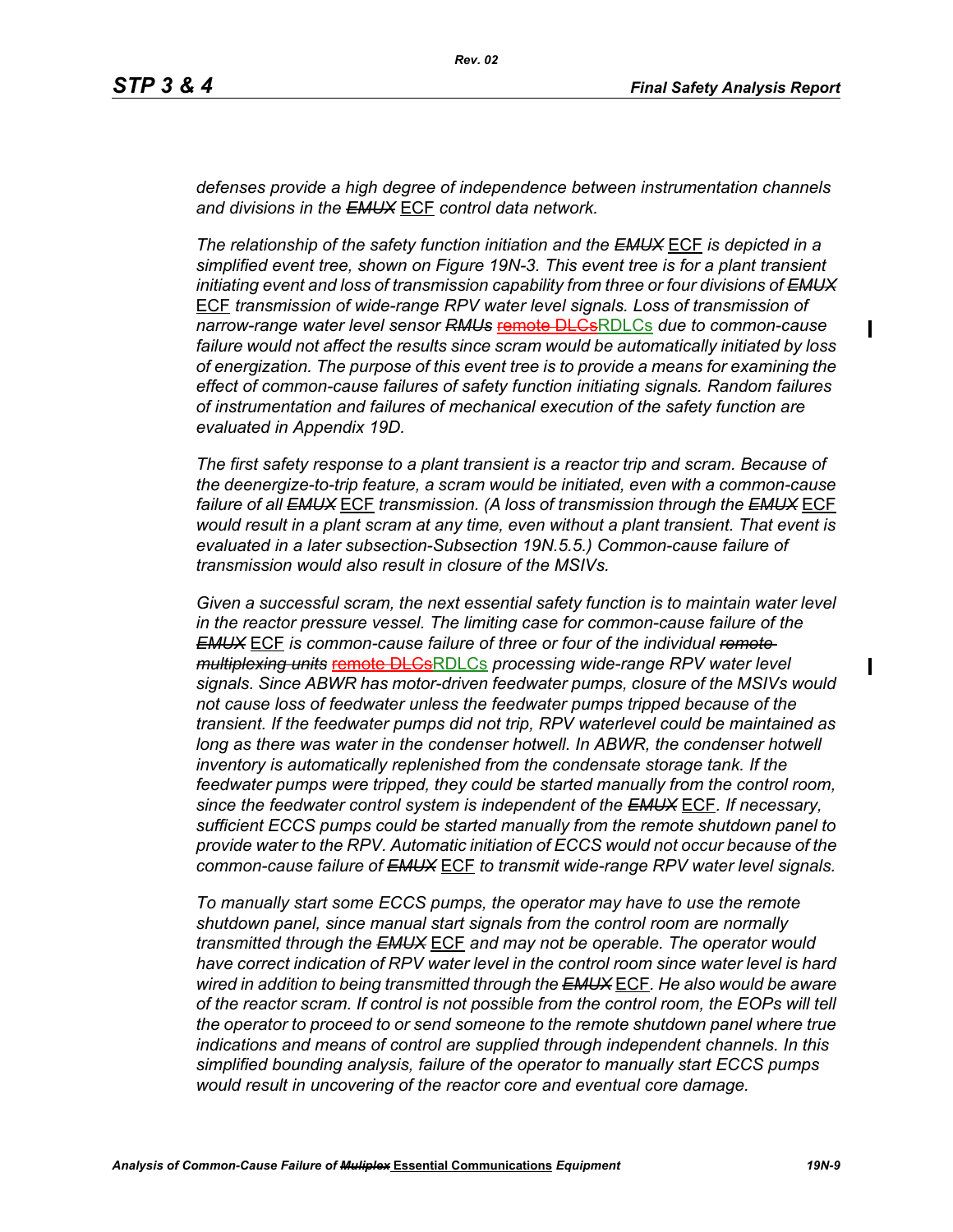$\blacksquare$ 

*The effect of common-cause EMUX* ECF *failure on CDF is included in the quantification of the event trees in Appendix 19D for transient-initiated and LOCA events. The random unavailability of the RMUs* remote RDLCs *and TLUs is derived from an expected mean time between failures and a mean time to detect and repair a failure (MTTR). The random unavailability of the ECF is derived from an expected MTBF and an MTTR. The MTBF values are estimated, based on information from the supplier. The MTTR value is based on the use of a self-test feature which detects a failure within* one minute*, and the existence of spare replacement units on hand at the plant. The self-test feature detects most of the failures. The remaining failures are detected by surveillance testing conducted quarterly.* 

*If there were sufficient experience data for multiple failures of solid-state multiplexing equipment, the experience data would be used directly and there would be no need for use of the beta-factor model. However, there is a dearth of multiple-failure data pertaining to solid-state multiplexer equipment, particularly equipment with a self-test feature. The alternative is to evaluate or estimate the relative susceptibility of the EMUX* ECF *to multi-divisional failures through use of the beta-factor.* 

*A recent report by the Electric Power Research Institute (EPRI) (Reference 19N-1) discusses the beta-factor model and lists representative values for beta. The values*  listed generally range from 0.1 down to about 0.01, but there is no value given *specifically for solid-state multiplexing equipment. Considering the defenses in the ABWR design, particularly the self-test feature, a lower value for beta is justified and may even be conservative. The self-test feature of the EMUX* ECF *equipment provides detection of failures* within one minute*, and on-hand spare modules provides restoration of operability within* an average time of 8 hours*. This feature limits the available time for propagation of multiple failures to* an average time interval of approximately 8 *hours, and essentially eliminates several of the more likely causes of multiple failures.* 

*The ABWR PRA indicates that the total core damage frequency for the ABWR design will be very low. The PRA analysis also indicates that potential EMUX* ECF *CCFs during plant transient events are significant contributors to the low total CDF. EMUX* ECF *CCFs appear in many of the top cutsets. An importance analysis indicates that all three EMUX* ECF *CCFs have relatively high "risk achievement worth", i.e., increases in the CCF probabilities would result in significant increases in total CDF. The defenses against EMUX* ECF *CCFs in the plant design (Subsection 19N.4) and the administrative procedures prescribed in Subsection 19N.2 should prevent increases in EMUX* ECF *CCF probabilities above the values used in the PRA analysis. Conservatisms in this part of the PRA tend to somewhat overestimate the importance of EMUX* ECF *CCFs.* 

## **19N.5.2 Loss of Feedwater Event**

STD DEP T1 3.4-1

The previous analysis considered the effect of loss of transmission capability of the *EMUX* ECF*, that is, an instance where the EMUX* ECF *failed to transmit an energization signal. The reverse failure mode would be failure to lose the energization*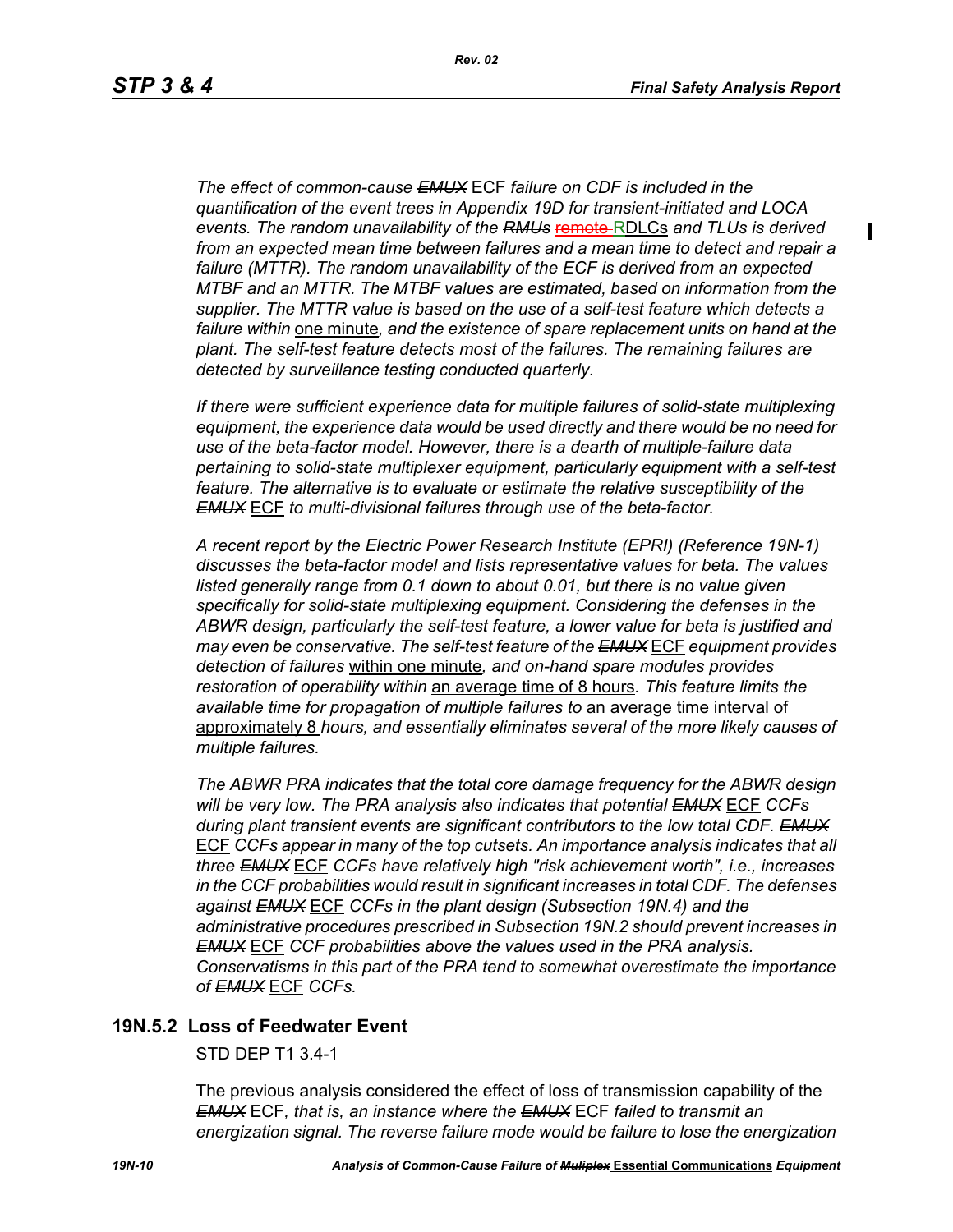Ι

*signal for RPS due to common-cause failure of the narrow-range water level sensor RMUs* remote DLCsDTFs *to properly sense a Level 3 condition. For many plant transients, automatic scram would occur due to increased neutron flux or other directinput signals to the RPS logic. For purposes of this analysis, an initiating event is used that would require response of the narrow-range RMUs* remote DLCsDTFs *that sense a Level 3 water-level condition. A feedwater pump trip can be used to represent such an event.*

*The probability of common-cause failure in this mode is much lower than for the lossof-transmission mode since most of the identifiable common causes would not cause a failure in this mode. The EMUX* ECF *failure in this mode could result in failures of*  automatic scram. There is a very high probability that the operator would provide *manual scram based on independent indications of the feedwater pump trip. Since the MSIVs would not close, the power conversion system would remain in operation. Based on past operating experience, there is a high probability that the operator would*  recover feedwater in addition to initiating manual scram. If feedwater were not *recovered before low water level (Level 2) was reached, ECCS would be initiated automatically by means of transmission through the wide-range water-level sensor RMUs* remote DLCsRDLCs*.* 

*Initiation of decay heat removal would not be affected by the EMUX* ECF *failure in the deenergize-to-trip mode.*

### **19N.5.3 Loss of Coolant Accidents**

STD DEP T1 3.4-1

*Because of the low frequency of occurrence, LOCA events are very small contributors to ABWR core damage frequency. The probability of a coincidental common-cause EMUX* ECF *failure together with a LOCA is an extremely low probability event. The possibility of a common-cause EMUX* ECF *failure occurring as a result of a LOCA, where the LOCA would provide the common cause, is highly unlikely because of the locations and physical separation of the EMUX* ECF *divisions.* 

### **19N.5.4 Other Initiating Events**

STD DEP T1 3.4-1

### **19N.5.4.1 Loss of Offsite Power**

STD DEP T1 3.4-1

*Loss of all offsite power would have no direct effect on EMUX* ECF *operability since EMUX* ECF *equipment operates completely on divisional DC power. A loss of offsite power would cause a small increase in the conditional probability of loss of DC power since DC power is supplied by batteries or an AC converter-charger. The probability of loss of DC power is very low as discussed below in Subsection 19N.5.4.2.* 

### **19N.5.4.2 19N.5.4.2 Loss of DC Power**

STD DEP T1 3.4-1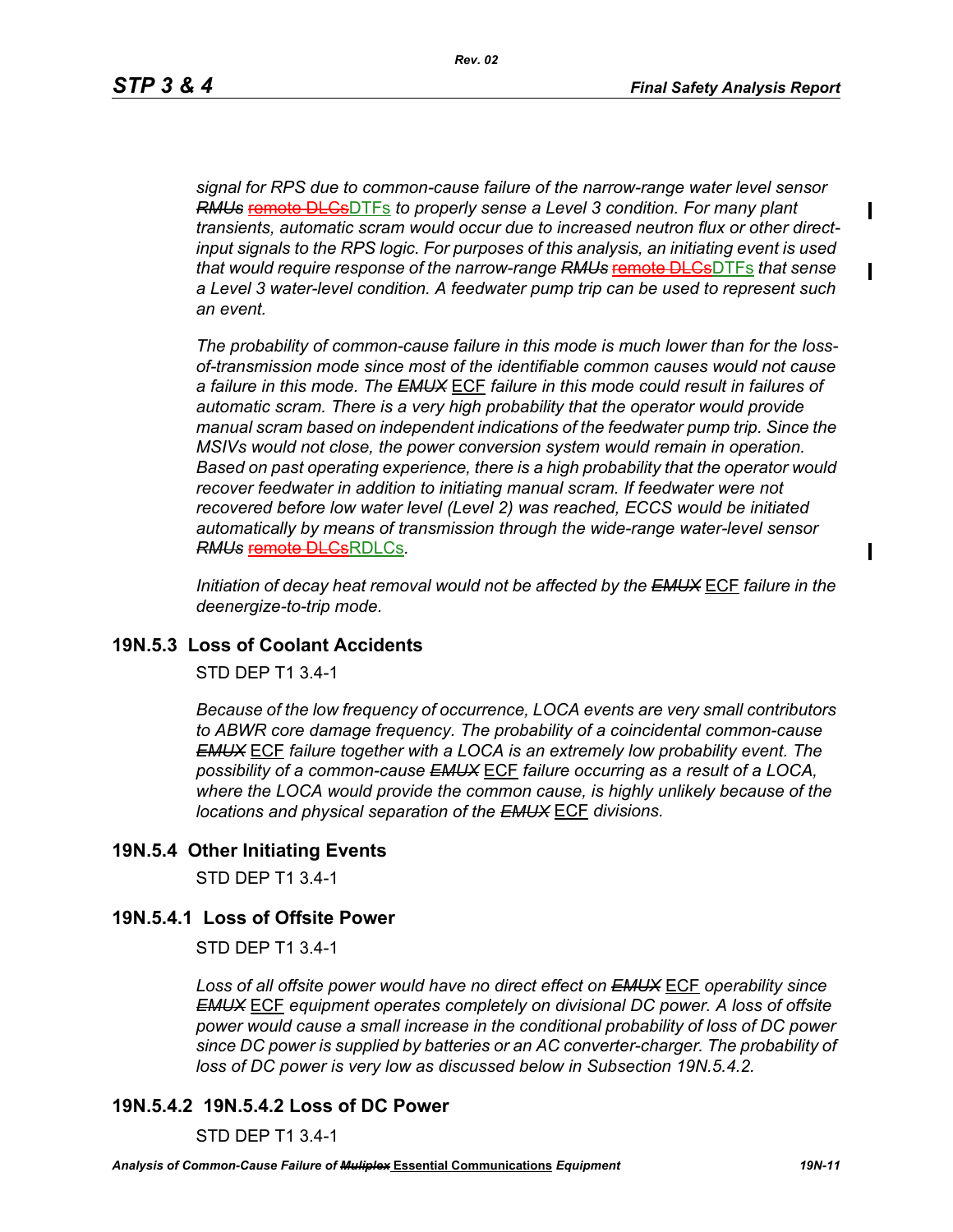*Each division of the EMUX* ECF *is powered by a division of DC power. Loss of all divisions of DC power would result in loss of EMUX* ECF *transmission capability. The annual probability of loss of DC power on one essential bus is estimated to be approximately 1.0E-3. The complete loss of DC power to all four divisions of essential power is considered to be essentially zero since the four divisions are independent, loss of DC power on any one division is alarmed, and the station batteries are routinely tested. Very few credible causes of common-cause failure of multiple DC buses have been identified (Reference 19N-1.)*

# **19N.5.4.3 Inadvertent Open Relief Valve**

#### STD DEP T1 3.4-1

*An inadvertent open relief valve (IORV) as an initiating event is treated in this analysis as just another plant transient. Although the plant response is somewhat different for an IORV, there is no peculiar impact on EMUX* ECF *operation or response, and common-cause failure of EMUX* ECF *would have the same effect on plant response as it would in any other plant transient event.*

### **19N.5.4.4 Loss of Service Water**

STD DEP T1 3.4-1

*Loss of essential service water has been hypothesized and studied as an initiating event since loss of service water could disable some ECCS equipment. Service water is not used directly by any EMUX* ECF *equipment and is not used for room cooling. The effects of loss of service water on essential safety equipment is evaluated in the system fault trees of Appendix 19D.* 

### **19N.5.4.5 19N.5.4.5 Loss of Instrument Air**

#### STD DEP T1 3.4-1

*Instrument air is not used by EMUX* ECF *equipment. As with essential service water, loss of instrument air would not affect EMUX* ECF *equipment or this analysis.* 

## **19N.5.5 CCF of** *EMUX* **ECF During Normal Plant Operation**

STD DEP T1 3.4-1

*Results of the above analyses indicate that common-cause failure of EMUX ECF equipment in response to a demand from a plant transient or other off-normal event is a very small contributor to core damage frequency. This subsection examines the effect of a common-cause EMUX ECF failure at a random time during normal plant operation (EMUX ECF failure as an initiating event).* 

*The limiting failure in this case would be common-cause failure of the three or four divisions of remote multiplexing units* remote DLCsRDLCs *transmitting the signals from the narrow-range and wide-range water level sensors. If only the narrow-range transmission channels failed, the plant would scram on loss of energization, and ECCS would be initiated automatically through the wide-range RMUs remote DLCsRDLCs. If* 

 $\mathbf I$ 

Ш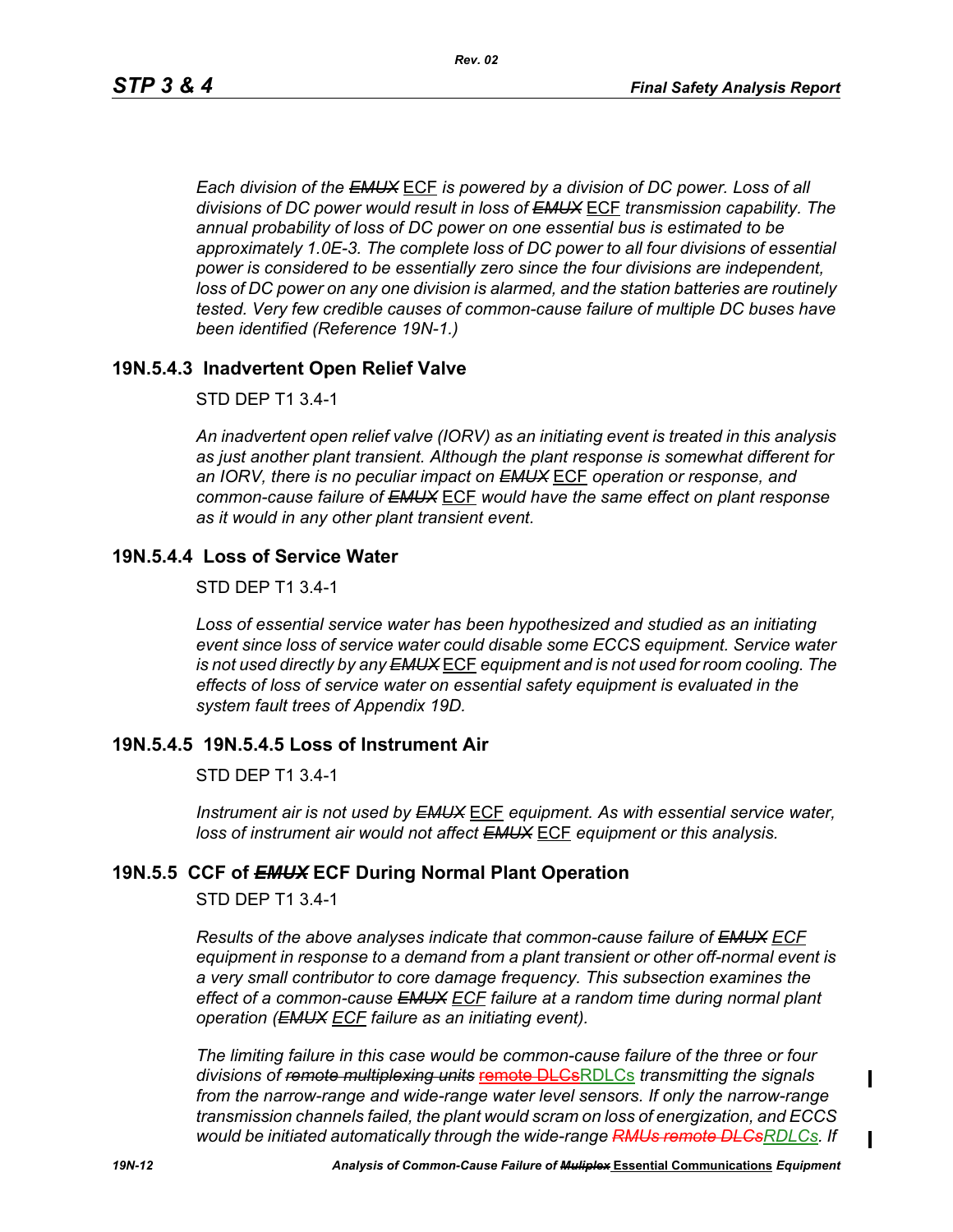*only the wide-range water level sensor RMUs* remote DLCsRDLCs *failed, the plant would not scram from that failure alone and there would be no demand on ECCS unless a plant transient occurred. Thus, both wide-range and narrowrange RMUs* remote DLCsRDLCs *must fail in multiple divisions to cause a condition of concern and a potential accident initiator. In that event, the plant would scram and ECCS would not be automatically initiated.* 

*Using the beta-factor method of CCF evaluation, the expected frequency of commoncause failure of all RMUs* remote DLCsRDLCs *in three or four divisions would be equal to the product of the expected frequency of random failure of a single RMU* remote DLCRDLC *and a beta-factor. In this case, the beta-factor should be lower than for the transient-initiated event since twice as many RMUs* remote DLCsRDLCs *must fail; however, the assignment of a specific value to beta in this case is extremely uncertain.* 

*Because of the great degree of uncertainty in any quantitative analysis that could be performed at this level, it appears preferable (and sufficient) to make a qualitative judgement. Since two or three EMUX ECF divisions must fail in two distinct modes involving separate equipment, and they must fail in a nearly simultaneous manner, i.e., in a sufficiently short interval to not allow mitigating action to be taken, the expected frequency of occurrence must be extremely low.*

#### **19N.6 Discussion of the Effect on Isolation Capability**

STD DEP T1 3.4-1

*Failure of the Leak Detection and Isolation System (LDIS) does not have a direct effect on core damage frequency. The primary purpose of the LDIS function is to isolate the reactor and associated primary equipment and certain fission products in the event of a loss-of-coolant accident. A simplified event tree for a LOCA with common-cause loss of transmission capability of all RMUs* remote DLCsRDLCs *is shown on Figure 19N-4. For this condition, MSIVs and PCV isolation valves would close on loss-of-signal.* 

*The largest expected initiation frequency for a LOCA is for a small LOCA. The conditional probability of common-cause unavailability of RMUs* remote DLCsRDLCs *is extremely small. There is no identifiable mechanism by which the LOCA could increase the probability of common-cause RMU* remote DLCRDLC *failure.*

*One additional isolation failure event should be considered-the effect of failing to isolate in a severe accident situation with a severely damaged core. In accident sequences resulting in core damage because the operator failed to maintain water inventory to the reactor (given an EMUX ECF CCF), it is possible that he would also fail to close isolation valves.*

 $\mathbf I$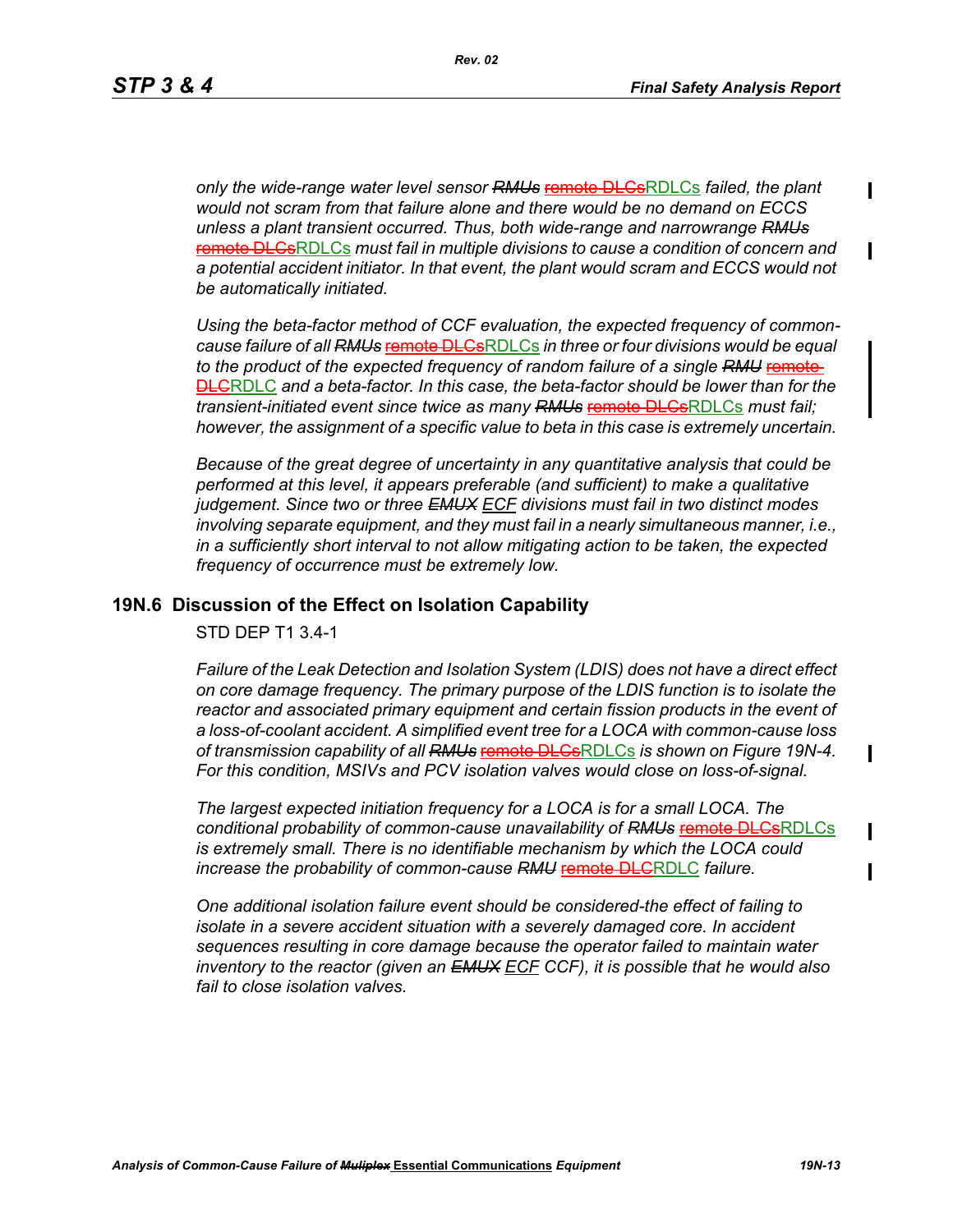#### **19N.7 Summary**

STD DEP T1 3.4-1

*This analysis has focused on the use of common multiplexing* essential communications *equipment in the EMUX ECF. Because it is possible to identify feasible causes of multiple failures, the possibility of common-cause failure of identical multiplexing* ECF *units has been studied. In view of the number and types of defenses built in to the EMUX ECF design, the probability of common-cause failure should be very low. Because of the lack of multiple-failure experience data on equipment of this type, it has been necessary to predict the common-cause failure probability by use of an analytical model. The model used is a simple model-the betafactor model-that hypothesizes that common-cause failure probability is proportional to the random failure probability of a single unit. The proportionality factor is beta. The hypothesis may not be true in all cases, and there is a great deal of uncertainty in assigning a value to beta.* 

*Beta represents the fraction of total failures that would involve multiple identical units. The expected value of beta is dependent on the nature of the possible causes, how and how fast failures would propagate between units, and what defenses exist to the causes. There is no established method for quantifying these factors. In the absence of good and sufficient data, assignment of a value to beta is a matter of judgement. Values that have been used for beta range from 0.1 down to 0.001 and lower. Values of beta between 0.1 and 0.01 are common for mechanical equipment. Values below 0.01 are more common for instrumentation. The value used in the analysis of Appendix 19D may be conservative, considering the defenses in the ABWR EMUX ECF design.* 

*Using a conservative value for EMUX ECF beta, the results of the Appendix 19D analysis show that use of the ABWR ECF shared-sensor configuration results in very little contribution to core damage frequency in response to demands from plant transients or off-normal events. This is because of the high availability on demand of*  the limiting equipment, the RMU remote DLCsRDLCs. The high availability of the RMU remote DLCsRDLCs *is due to the self-test diagnostic capability and the resulting short mean time to detect and recover from a failure. This same selftestself-diagnostic feature is the best protection against common-cause failures, since multiple failures must all occur within an average time interval of* approximately 8 *4.25 hours. This study tends to confirm the conclusions of the Appendix 19D analysis in regard to the effect on CDF of EMUX ECF CCF in response to transient and LOCA initiated events.*

*Also of potential concern is common-cause failure of EMUX ECF as an initiating event. The EMUX ECF must be available at all times when the plant is operating because of the "failsafe" (deenergize-to-trip) design for scram and MSIV closure. A simultaneous common-causefailure of two EMUX ECF divisions at any time during plant operation would result in a plant trip, even though all plant parameters were normal. In a sense, this is a "false alarm" that results in a scram, which is a potential accident initiating event. If the third and/or fourth division of EMUX ECF equipment also failed simultaneously, there could be a loss of automatic initiation of ECCS.*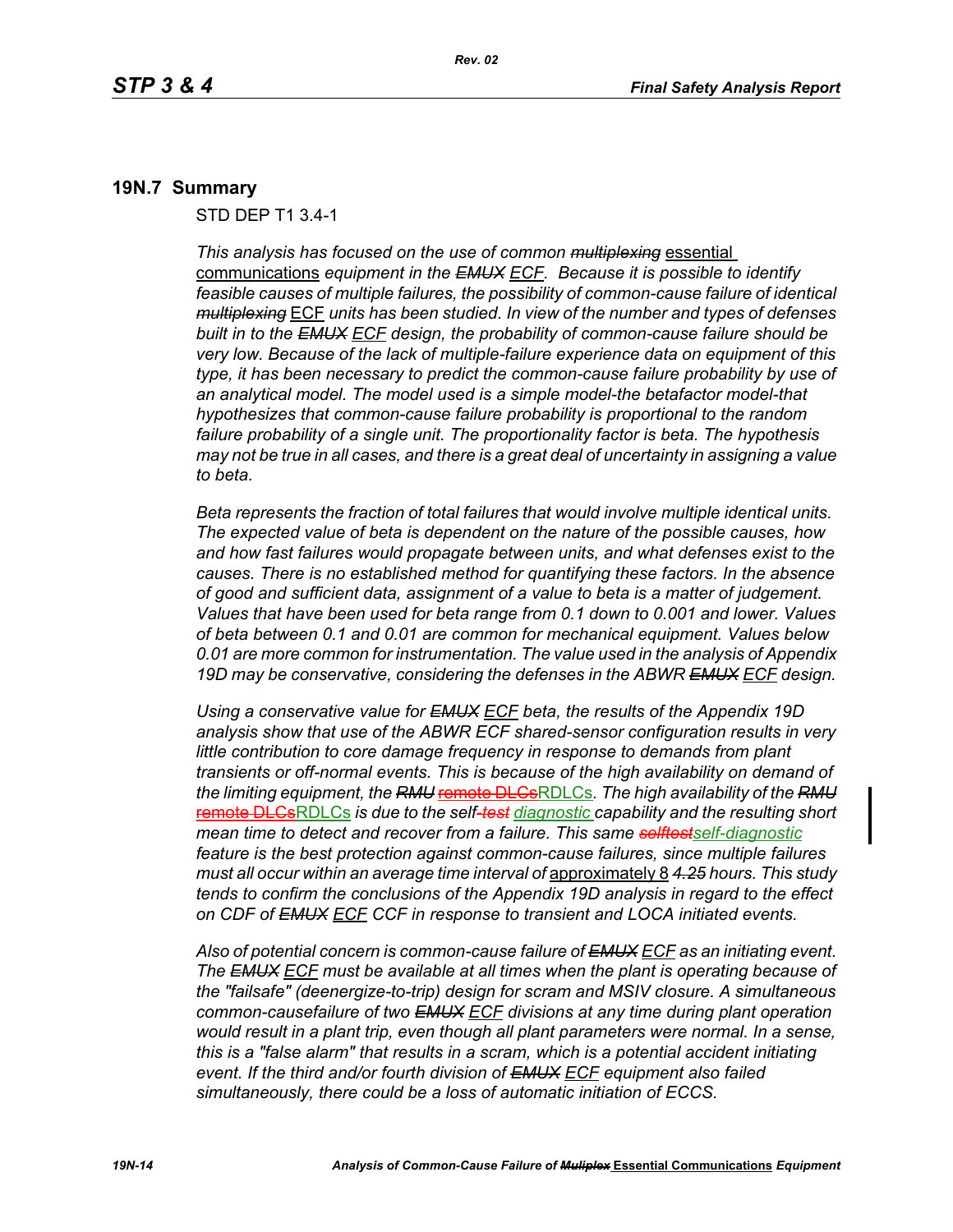*The expected frequency of occurrence of common-cause EMUX ECF failure during normal operation is a function of the EMUX ECF reliability, including D.C. power reliability. Fast recovery time due to the EMUX ECF self-testdiagnostic feature does not help if two divisions fail simultaneously, since a plant trip is immediate. (The selftestdiagnostic feature is a major defense if the CCFs do not occur simultaneously.) The probability and expected frequency of occurrence of such an event is extremely low. Administrative controls will be imposed to minimize the probability of progressive common-cause failures. With the present design, the frequency of occurrence can be*  further reduced only by increasing the reliability of the remote multiplexing unit remote **DLCRDLC**.

*One type of administrative action that will effectively eliminate several common causes including software faults is establishment of required action to be taken in the event of functional failure of a single EMUX ECF channel during plant operation. The action to be taken in the event of functional failure of an EMUX* an ECF *channel during plant operation is to re-establish operability and determine the cause of the failure as soon as possible. During the period of repair/replacement and diagnosis, the remaining channels are monitored closely. In the event of a second channel failing before the first channel is restored, the safest available action is immediately taken as prescribed by technical specifications and/or emergency operating procedures.* 

*The sensitivity of core damage frequency to EMUX ECF MTBF and beta can be seen from the event tree of Figure 19N-3. The RMU* remote DLCRDLC *CCF probability or frequency is a direct function of both of these reliability elements. In turn, the core*  damage frequency is directly proportional to the RMU remote DLGRDLC CCF *probability and the initiating event frequency. If the RMU* remote DLCRDLC *MTBF was twice as high, the core damage frequency would be reduced by half. In like manner, uncertainty in the initiating frequency propagates directly into uncertainty in CDF.*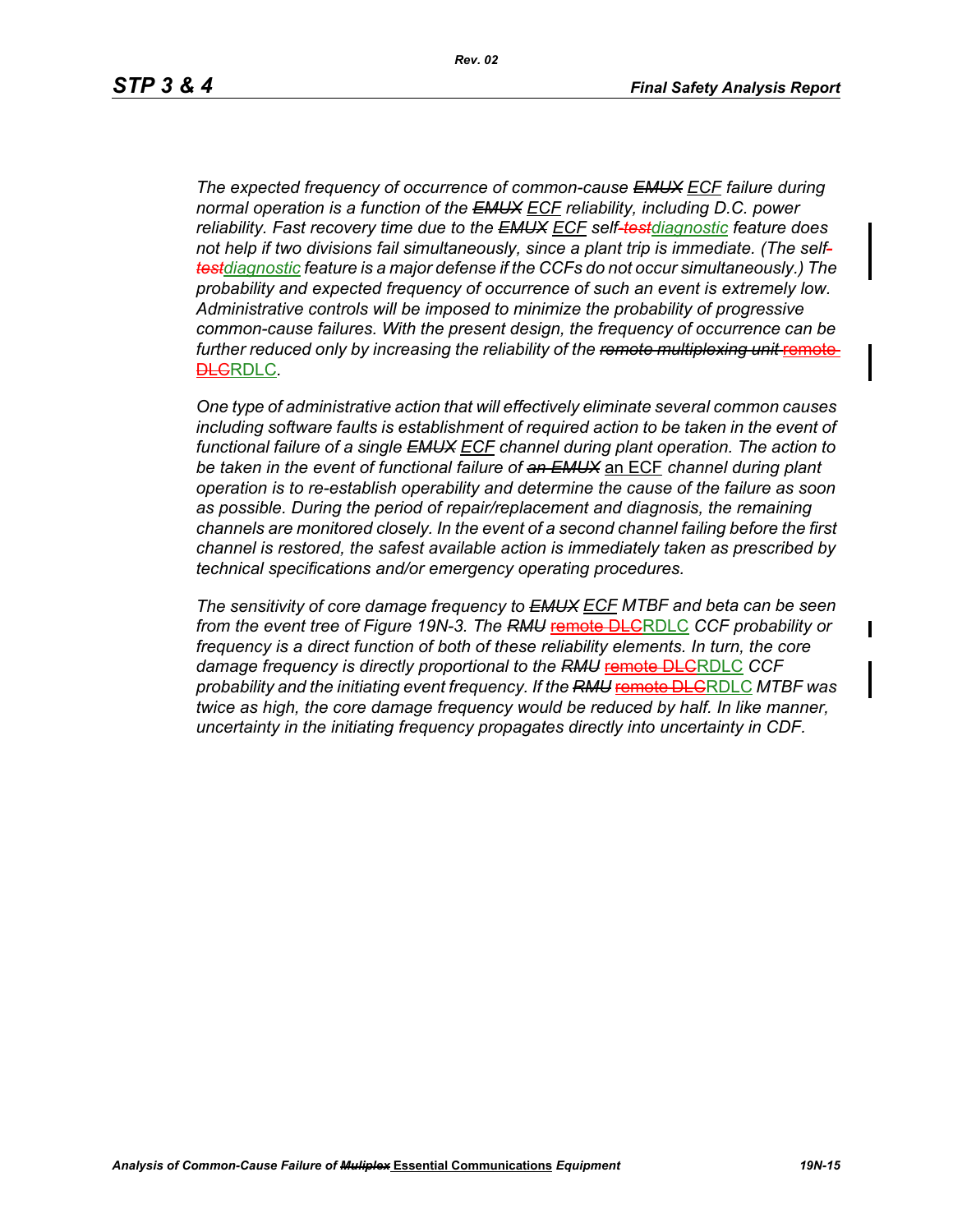$\blacksquare$ 

# **Figure 19N-3 Event Tree for Analysis of Common-Cause Failure of** *EMUX***ECF**

STD DEP T1 3.4-1

There is no logic change to this Event Tree. The changes are limited to nomenclature as listed below:

- **EMUX ECF TRANSMISSION**
- CCF of **EMUX** ECF<sup>\*</sup>
- \* COMMON-CAUSE FAILURE OF *REMOTE MULTIPLEXING UNITS,*  ESSENTIAL COMMUNICATIONS FUNCTION*, OR TRIP LOGIC UNITS* (ECF, remote DLCRDLC, control room DLC, DTU, DLC performing SLF, TLU)